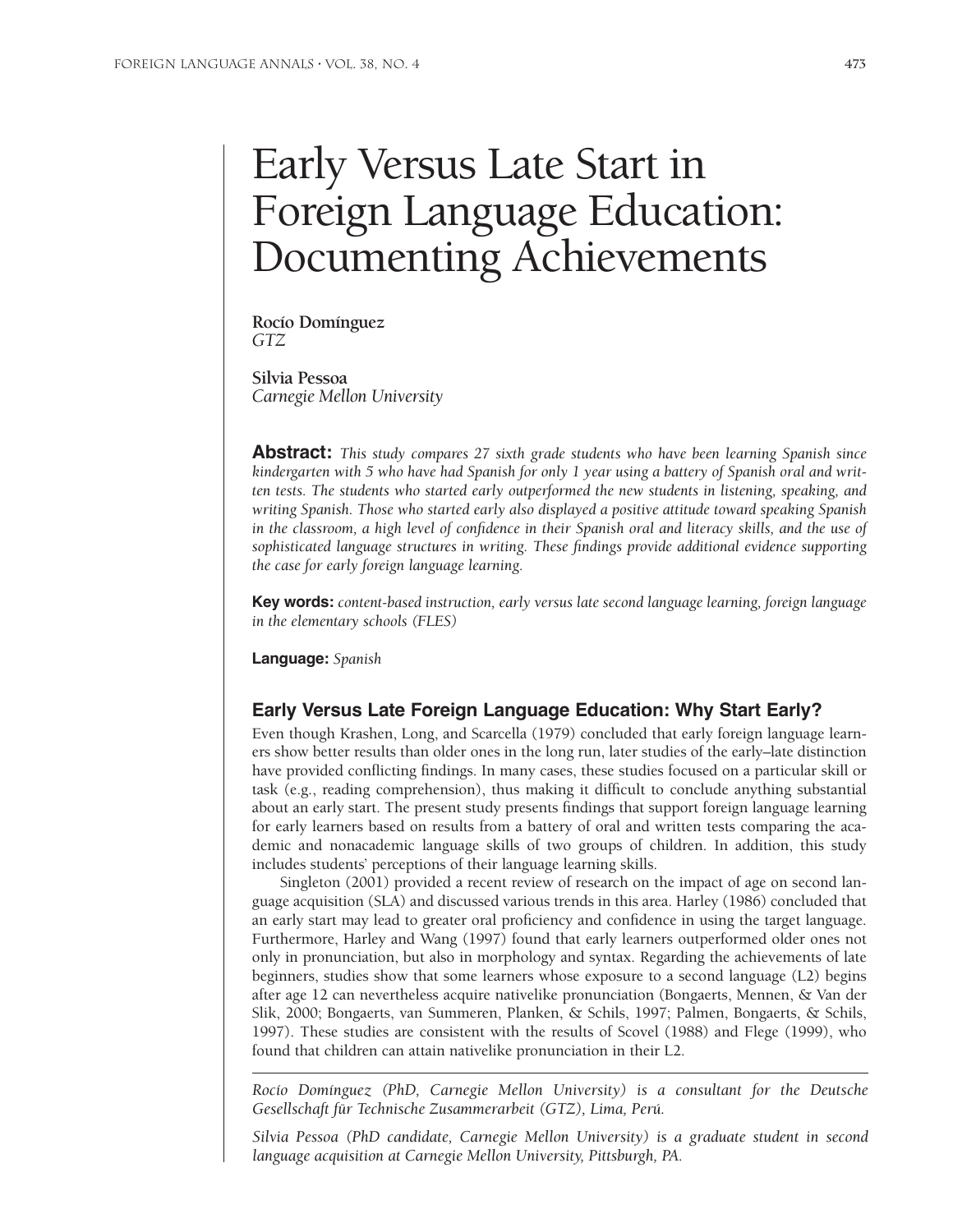Researchers have begun to identify other factors that are intrinsically related to age of learning and that may affect SLA. For example, DeKeyser (2000) found that the few adult beginners in his study whose scores were identical to those of child beginners had high levels of verbal analytical ability. According to DeKeyser, these results suggest that maturational constraints apply only to implicit language learning mechanisms.

Harley and Hart (1997) indicated that differences of instructional styles associated with primary and secondarylevel education may be a factor related to L2 age of learning and ultimate proficiency. Another factor under investigation is motivation (Marinova-Todd, Marshall, & Snow, 2000). Findings suggest that some older beginners who achieve nativelike proficiency have very high levels of motivation (Ioup, Boustagui, Tigi, & Moselle, 1994; Moyer, 1999). Given these mixed results, it is clearly important to continue investigating the language learning of students who begin earlier or later in Foreign Language in the Elementary School (FLES) programs.

Some studies comparing young foreign language learners to older ones show great inconsistencies in their design and are based on programs where students are taught the target language in brief daily lessons. For example, Bennett (1975) argued that the massive British study (Burstall, Jamieson, Cohen, & Hargreaves, 1974) conducted during the 1970s that investigated the advantages of introducing instruction in French as a foreign language at age 8 did not consider parental occupation or socioeconomic status as an important variable for L2 learning. According to this study, the only positive effects of an early start were high performance on a French listening test and more confidence in speaking French. The students who began earlier did not, however, perform better on a speaking test. Stern (1976) identified another problem in the Burstall et al. study: Once children arrived in secondary school, early learners with L2 experience were often mixed in the same classes with those who had just started learning the target language. Stern concluded that because the young learners were not challenged, they did not take advantage of their prior L2 learning.

Harley (1998) reported similar problems in the study conducted by Oller and Nagato (1974). In this study, results showed that the Japanese 11th graders who had received English instruction since grade 1 performed no better on a written fill-in-the-blank test in English than those who had received instruction since grade 7. As in the previous study, there was a lack of consistent placement between elementary and secondary school and, by grade 8, early- and later-beginners were mixed in the same classes. In addition, the final test did not evaluate the students' listening and speaking performance, which had been the focus of the elementary program (and where advantages for an early start would have more likely been found). We may conclude that additional research is needed to investigate

whether early learners perform better than older ones in oral skills.

In a survey of foreign language education in 19 nations, Pufahl, Rhodes, and Christian (2000) reported that respondents from around the world believe that early learning of a foreign language in elementary and preschool education promotes higher levels of language proficiency in multiple languages. For example, in Thailand, English is a compulsory subject beginning in first grade.

Evidence from studies of students in French immersion programs also favors the introduction of a foreign language at an early age. Results from these studies consistently indicate that immersion students performed as well as or better than their monolingual English-speaking peers on all standardized measures of achievement in mathematics, science, and social studies (Curtain & Pesola, 1994; Lambert & MacNamara, 1969; Lambert & Tucker, 1972; Rafferty, 1986; Swain, 1984). Comparative studies between early and late immersion students who had reached the same age in secondary school have shown that late immersion students sometimes catch up with early immersion students in writing and in reading comprehension. As for oral skills, early immersion students typically retain an advantage on communicative tests of listening comprehension and speaking when compared with late immersion students. Compared with late immersion students, those who start early express greater confidence in using all four skills. These results reaffirm the conclusion that early foreign language learners benefit more in oral communication than those who start their foreign language instruction late (Genesee, 1987; Swain & Lapkin, 1986; Wesche, Morrison, Ready, & Pawley, 1990). Furthermore, research on early L2 learning has provided evidence of cognitive, academic, and attitudinal advantages for children who start foreign language instruction early (Cummins 1981; Cummins & Swain, 1986; Lapkin, Swain, & Shapson, 1990; Swain & Lapkin, 1986).

Although the research findings are inconclusive, there seem to be numerous advantages to beginning foreign language study at an early age. Children who begin early appear to develop better L2 oral proficiency and to feel more secure in their oral L2 performance. Early learners may also have comparative advantages in relation to their monolingual peers with respect to cognitive development, academic achievement, and attitudes toward the target language and culture.

This study reports the results of a battery of Spanish oral and written tests administered to 32 sixth graders in a Spanish FLES Program. Twenty-seven students had been learning the target language since kindergarten, thus, for purposes of this article they are considered early learners. Five students had received only 1 year of Spanish instruction. Because of the small sample, the findings of the present study cannot be generalized, however, they are meaningful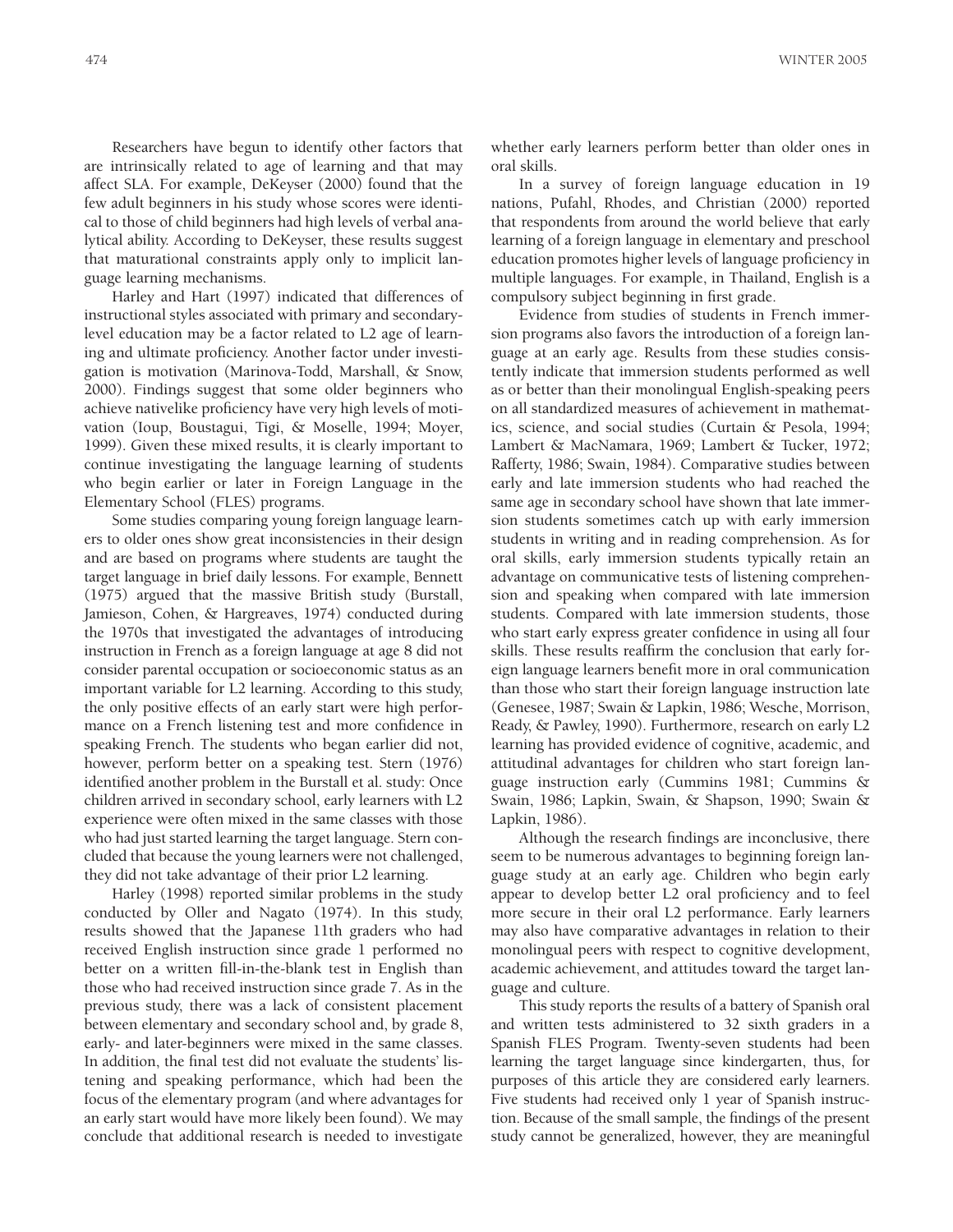to the extent that they show the same tendencies as those of previous studies. It is our intent to address the following questions:

- 1. Do early learners outperform new students in their Spanish oral and literacy skills?
- 2. Is the gap between listening and speaking skills greater for new students than for early learners?
- 3. Is the gap between reading and writing skills greater for new students than for early learners?
- 4. Are early learners more confident of their Spanish oral and literacy skills than new students?

By providing answers to these questions, we want to contribute to the case for early foreign language learning.

## **Study**

## *Spanish Program in Grade Six*

This study was conducted in a suburban public school district in Pennsylvania. In 1996, with the initiative of the district superintendent, the school district began a Spanish FLES program (Tucker, Donato, & Murday, 2001). At the time this study was conducted, Spanish was taught in grades K–6.

In grades K–5, 20 minutes of the school day was dedicated to Spanish instruction. In grade 6, Spanish was allocated the same amount of time (40 minutes) as other "core" subjects such as reading, English, science, and social studies and there was a special focus on literacy. The two sixth grade instructors taught Spanish to 260 students, one of Hispanic background, distributed in 10 sections.

#### *Spanish Teachers in Grade Six*

The sixth grade Spanish teachers, Richard and Susan (pseudonyms), are both certified teachers with master's degrees in Spanish. At the time of the study, Richard had been teaching for 2 years and Susan had been teaching for 1 year.

## *Sixth Grade Spanish Curriculum*

The Spanish FLES program is a content-based program, which supports the content curricula from four core courses: reading, English, social studies, and sciences. In addition, the curriculum was designed in accordance with the five goal areas of the *Standards for Foreign Language Learning* (National Standards, 1996): communication, culture, connections, comparisons, and communities. A wide variety of class activities were designed for students to develop their interpersonal, interpretive, and presentational skills in both oral and written Spanish. Students also had an opportunity to make connections and comparisons with other content knowledge of core courses, as the curriculum content is taught first in English, and then in Spanish.

# **Data Collection**

#### *Participants*

At the start of the program in 1996, a pool of approximately 40 students (with an equal number of boys and girls) was randomly selected for continuous evaluation. At the end of each of the past 6 years, the Spanish teachers, assisted by members of the university partnership, have tested this same pool of students. Since the initial selection of this pool, some students have left the school, leaving 27 students to be tested in May 2003. Of these students, 14 were girls and 13 were boys; 14 students came from Richard's sections and 13 from Susan's sections.

During the 2002–2003 school year, 10 new students had joined the Spanish program in grade 6. Of these 10 students, only 5 were tested due to a variety of reasons (e.g., late program start, special needs, absence). The sample of new students consisted of 3 boys and 2 girls. With the exception of one child who had Spanish when she was in first grade, none of the new students had learned any other language in their former schools. All of the students were native speakers of English, and all but two participated in the *"repaso"* (review) held 2 out of 6 days.

#### *Sources of Data Collection*

The five sets of data described below were compared and contrasted in order to provide a comprehensive picture of the students' proficiency and confidence in Spanish.

#### **Spanish Final Test (SFT)**

This test was taken in May 2003 and consisted of a listening task, two speaking tasks, a reading task and a writing task.

#### **Listening Task**

In this task, students were tested in their comprehension of eight discrete Spanish commands. The learner responded physically, not orally, and the tester was able to repeat the command to the examinee only twice. Each repetition of the command was counted as a prompt and the rater used a two-point scale to evaluate students' responses regarding the accuracy and the number of prompts needed. For each correct response, the learner earned two points; for each correct response requiring a prompt, the learner earned one point; and when students did not respond or answered incorrectly, they received no points.

### **Speaking Tasks**

Students participated in two oral tasks. The first task required the child to answer questions about a picture orally in Spanish. The learner's responses were evaluated in terms of their understanding of the questions, regardless of grammatical errors or utterance length. Susan and Richard tested each other's students and used the same two-point rating scale described above. In the second oral task, the child described a set of pictures using as much detail as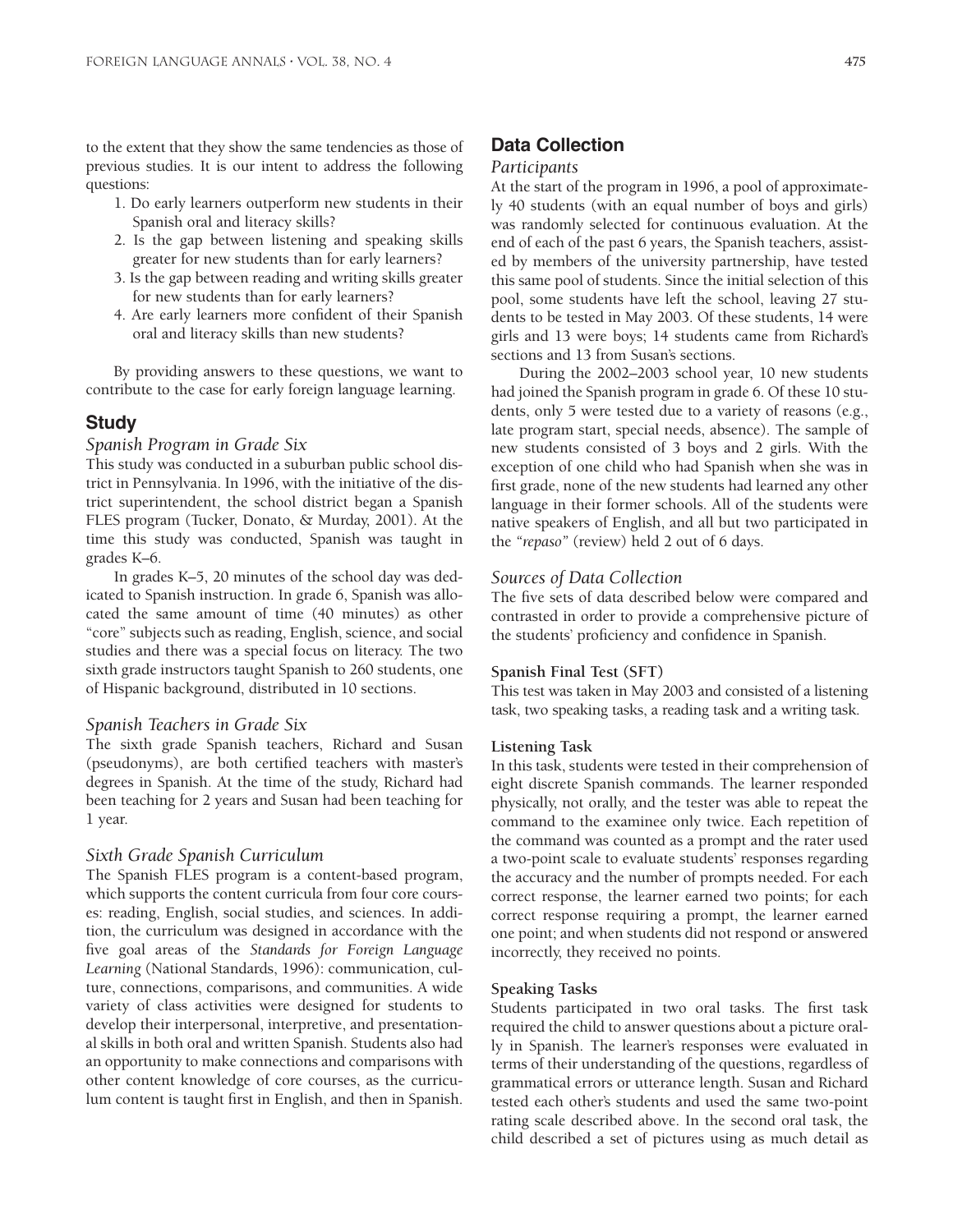possible. The child had the opportunity to examine the pictures prior to the test, and was instructed to think of "all the things that they could say about the pictures in Spanish." Spanish oral prompts and questions given to the students were more open-ended than those in the first oral task. For example, the tester may have said "tell me about the people in the picture and their activities" or "tell me about the animals in the picture." Based on their responses, the tester also encouraged the students to participate in further conversation using questions such as, "what activities do you and your family like to do together?" or "what is your favorite animal?" Answers were recorded and carefully analyzed using a rating scale based on a variety of adapted measures.

#### **Reading Task**

At the time of the assessment, the students had just completed a unit on solar energy. In accordance with this familiar theme, students' reading skills were evaluated using a 127-word passage on the topic of solar energy. The passage, written in Spanish, was followed by five corresponding comprehension questions written in English. To avoid any misunderstanding, the students answered the questions in English as well. Each question was worth 1 point, for a combined total of 5 possible points.

#### **Writing Task**

The writing test also included a picture-based activity. The picture depicted a family in a house and emphasized natural resources that they used and wasted. The students were given a word bank of six words and asked to describe the picture in writing. This word bank was used as a springboard for students' completion of the task. Students' writing was evaluated by means of a rubric containing the following categories: mechanics, grammar, semantics, production, and discourse. Each category was worth 3 points, for a combined total of 15 points.

## **Teachers' Expectations of Students' Performance on the 2003 SFT**

Prior to administration of the SFT, the Spanish teachers were asked to rank students as "high," "average," or "low" with respect to their expectations of their students' performances on the SFT. Afterwards, the data from the teachers' expectations for their students' performance were compared with the students' actual performance. This comparison added confidence to the results obtained on the SFT.

#### **Students' Self Reports**

Prior to the SFT, students were asked to fill out a self report about their Spanish learning. The self report included items related to students' oral and literacy skills, their cultural knowledge of Spanish, and their confidence in learning the language.

#### **Teachers' Checklists**

Toward the end of the 2002–2003 school year, sixth grade Spanish teachers were asked to fill out checklists separately designed to elicit their overall impressions of the current Spanish proficiency of both the early learners and the new students, as well as to gather data on student growth. The checklists included the same items that were on the students' self reports. Some examples of these items are, "the majority of students can recombine words to make a short sentence" and "the majority of students can write a paragraph in Spanish that is not a copy of a model provided by the teacher." Data from the teacher's checklists, the students' self reports, and the results of the SFT were all compared.

## **Results**

Results from the SFT were compared with teachers' expectations of students' performances on the test. In general, the oral and written test results confirmed the expectations of the teachers. Students who were ranked high by the teachers performed well and those who were ranked low performed poorly.

## *Do Early Learners Outperform New Students on Their Spanish Oral Skills?*

The majority of students from both groups received high scores on the listening task (see Figure 1). However, a careful look at the results on this task reveals a significant difference between the two groups with respect to the number of prompts needed by students to identify the items correctly. Early learners (students 1–27) did not need additional prompts in order to answer correctly. In contrast,

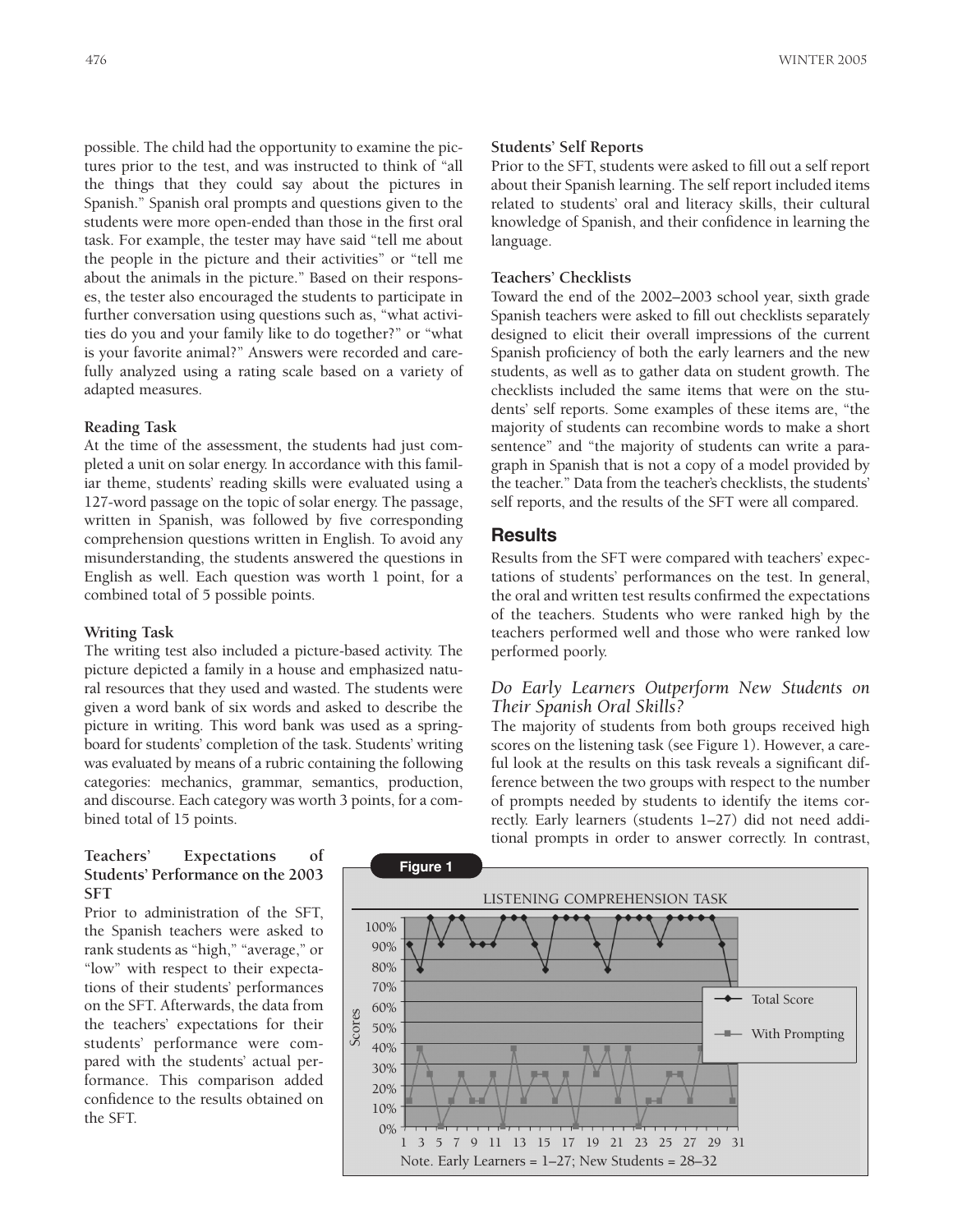3 new students needed additional prompts in order to respond correctly (students 28–32). The difference of the group means (early learners =  $19\%$ ; new students =  $33\%$ ) is statistically significant (*t* = -2.03). Data from the teachers' checklists supported these findings with respect to listening comprehension skills. The Spanish teachers agreed that the early learners comprehend key words and phrases better than the new students. Data from students' self reports also indicated that new students feel less confident of their Spanish comprehension skills than the early learners. These results all support the conclusion that the early learners outperformed the new learners in listening comprehension.

In order to examine the question: *Are early learners better than new students in speaking?*, results from two tasks were examined. Data from the first oral task reveal no statistically significant difference (*t* = -0.09) found between the two groups with respect to the number of prompts needed by the students to answer correctly.

Results from the second oral task indicate major differences in students' speaking abilities across groups. Three new students were rated Novice Low, whereas two new students identified as "good students" by their teacher were rated Novice High. For the early learners, only 1 was rated as Novice Low, 9 as Novice Mid, 8 as Novice High, 6 as Intermediate Low, 2 as Intermediate Mid, and 1 as Intermediate High. A closer look at the data from students who were rated as Novice High in both groups reveals that early learners talked more about family members and the likes and dislikes of their family members, whereas new students talked more about academically oriented topics (see Appendix). Data from the teachers' checklists confirm that early learners outperformed new students in their speaking skills in Spanish. Furthermore, the Spanish teachers indicated that the early learners showed more language growth over the school year than the new students. Data collected from students' self-reports also reinforced the

teachers' perceptions of the new students' insecurities about their Spanish-speaking skills.

In response to the question: *Is the gap between listening and speaking skills greater in the case of new students than in the case of early learners?*, data presented here lead to the conclusion that the gap between listening comprehension and speaking skills is greater for new students than for early learners. The early learners outperformed the new learners in their Spanish oral skills. Across groups the majority of students received lower scores in speaking than in listening comprehension.

## *Are Early Learners More Confident of Their Spanish Oral Skills Than New Students?*

According to the grade 6 Spanish teachers, students who have been learning Spanish since kindergarten are more confident of their Spanish oral proficiency. Results of students' self-reports support teachers' perceptions (see Table 1). Items from the student survey were arranged in six categories: oral comprehension of nonacademic topics, oral comprehension of academic topics, oral production of nonacademic topics, oral production of academic topics, attitudes toward the use of Spanish in the classroom, and attitudes toward the use of Spanish outside the classroom. In all categories, averages from the early learners group were higher than those of new students, leading to the conclusion that the former are more confident in their Spanish oral skills. In addition, the early learners reported a more positive attitude toward speaking Spanish in the classroom than the new students. However, students from both groups reported speaking very little in Spanish to family members and friends outside the classroom.

## *Do Early Learners Outperform New Students in Their Spanish Literacy Skills?*

Students' results on the reading task range from 20% for low-ranked students (according to teachers' ranking) to 80% for highly ranked students. The average for the strong

| STUDENTS' SELF-REPORTED AVERAGE PROFICIENCY AND ATTITUDES |                        |                                |        |
|-----------------------------------------------------------|------------------------|--------------------------------|--------|
|                                                           | Early Learners<br>(% ) | <b>New Students</b><br>$(\% )$ |        |
| Oral comprehension of nonacademic topics                  | 85                     | 40                             | $3.5*$ |
| Oral comprehension of academic topics                     | 98                     | 70                             | $3.1*$ |
| Oral production of nonacademic topics                     | 83                     | 58                             | $3.2*$ |
| Oral production of academic topics                        | 85                     | 80                             | 0.4    |
| Attitudes toward the use of Spanish in the classroom      | 69                     | 40                             | $2.5*$ |
| Attitudes toward the use of Spanish outside the classroom | 36                     | 20                             | 0.9    |
| Total                                                     | 66                     | 42                             | $3.7*$ |

\* Indicates a statistically significant difference between groups.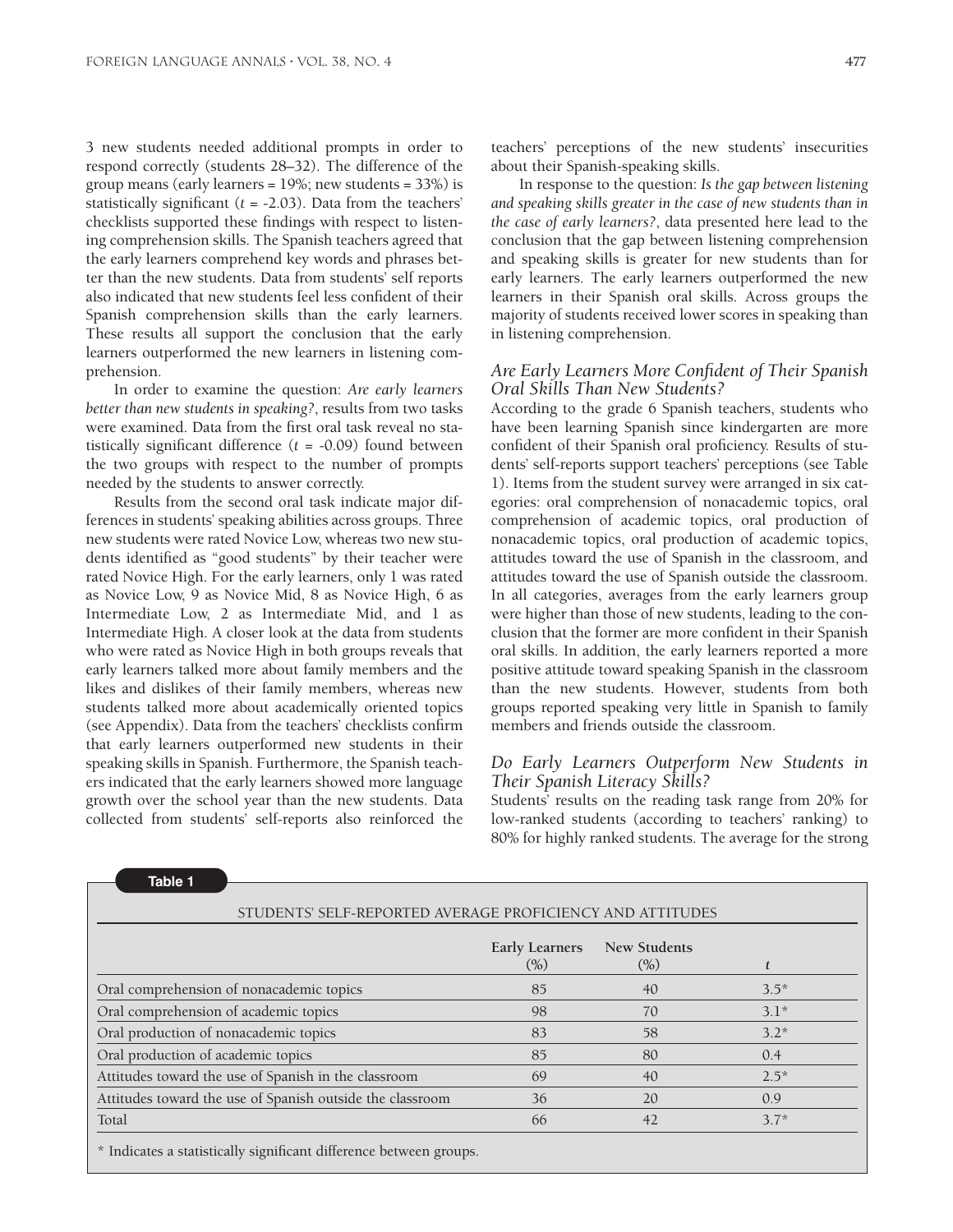students was 70% and the average for the low students, including some of the new students, was 48%. The overall average for the early learners was 59% and the average for the new students was 52%. This difference was not statistically significant. This could be attributed to the fact that some early learners performed lower than the new students. However, the teachers' checklists indicate that they believe that early learners are more confident about their reading skills than new students. Also, the students' selfreports indicate that early learners feel more confident about their reading skills than new learners.

As for their writing skills, early learners outperformed the new students, as seen in Figure 2. The difference of the group means (early learners =  $60\%$ ; new students =  $46\%$ ) is statistically significant  $(t = 2.5)$ . More specifically, the data show that early learners were able to write more and to use a wider variety of sentence constructions than new students. In addition, there were differences between these two groups in the areas of grammar (word order and agreement) and semantics (vocabulary use and meaning). The teachers' checklists indicate that they believe that both groups can "write a paragraph in Spanish when provided with appropriate support materials," but that only the early learners can "write a paragraph in Spanish that is not a copy of a model provided by the teacher." On the final test, students were not provided with a model and the early learners performed better than the new students, as expected by the teachers. Results from the student self-assessments also confirm that early learners are more confident about their writing skills.

Given the data presented, no conclusive statements can be made with regard to the gap between the reading and writing skills of new students and early learners. While the early learners outperformed the new students in writing, there were no significant differences between these two groups in reading. In addition, even though it might be expected that students would be stronger in reading than in writing, as in the case of their oral skills (listening higher



than speaking), the data presented here show that while half of the students did better on the reading test, the other half performed higher on the writing test.

## *Are Early Learners More Confident About Their Spanish Literacy Skills Than New Students?*

According to the two teachers, students who have been learning Spanish since kindergarten are more confident about their Spanish literacy skills, especially when it comes to producing a text without having a model. Results of students' self-reports (see Table 2) support the teachers' perceptions. Items from the student survey related to writing were divided into writing about academic topics and writing about nonacademic topics. In general, early learners felt more confident about writing both kinds of texts than new students. While early learners felt more confident in writing about nonacademic topics (92%) than academic topics (74%), early learners demonstrated the same level of confidence in writing both kinds of texts (50% for academic and nonacademic texts). Overall, students who have been studying Spanish since kindergarten were more confident about their literacy skills than those who started in grade 6.

# **Conclusions**

The limitations of this research are evident. The small sample does not allow us to generalize its results. However, the results from this study correspond to those of Genesee (1987), Harley (1986), Swain and Lapkin (1986), and Wesche, Morrison, Ready, and Pawley (1990). These studies indicated that early learners may have an advantage in oral communication over those who start foreign language instruction later. In addition, an early start may lead students to more confidence in using the target language.

Our study shows that students who started the Spanish program early outperformed new students in their oral skills. The gap between Spanish listening and speaking skills is greater for new students than for early foreign language learners. In addition to feeling more confident with their

> Spanish oral skills, the early learners reported that they were more inclined to use Spanish for communicating personal feelings than the new students. Results from this study show evidence of the Spanish language growth of early learners, as newer students needed more prompting and more time to respond on some of the tasks of the SFT. In addition, results from the SFT reveal that, even among early learners, there is a wide range of proficiency levels. This reality is a major challenge for foreign language instructors as they attempt to meet the needs of all students at a variety of levels.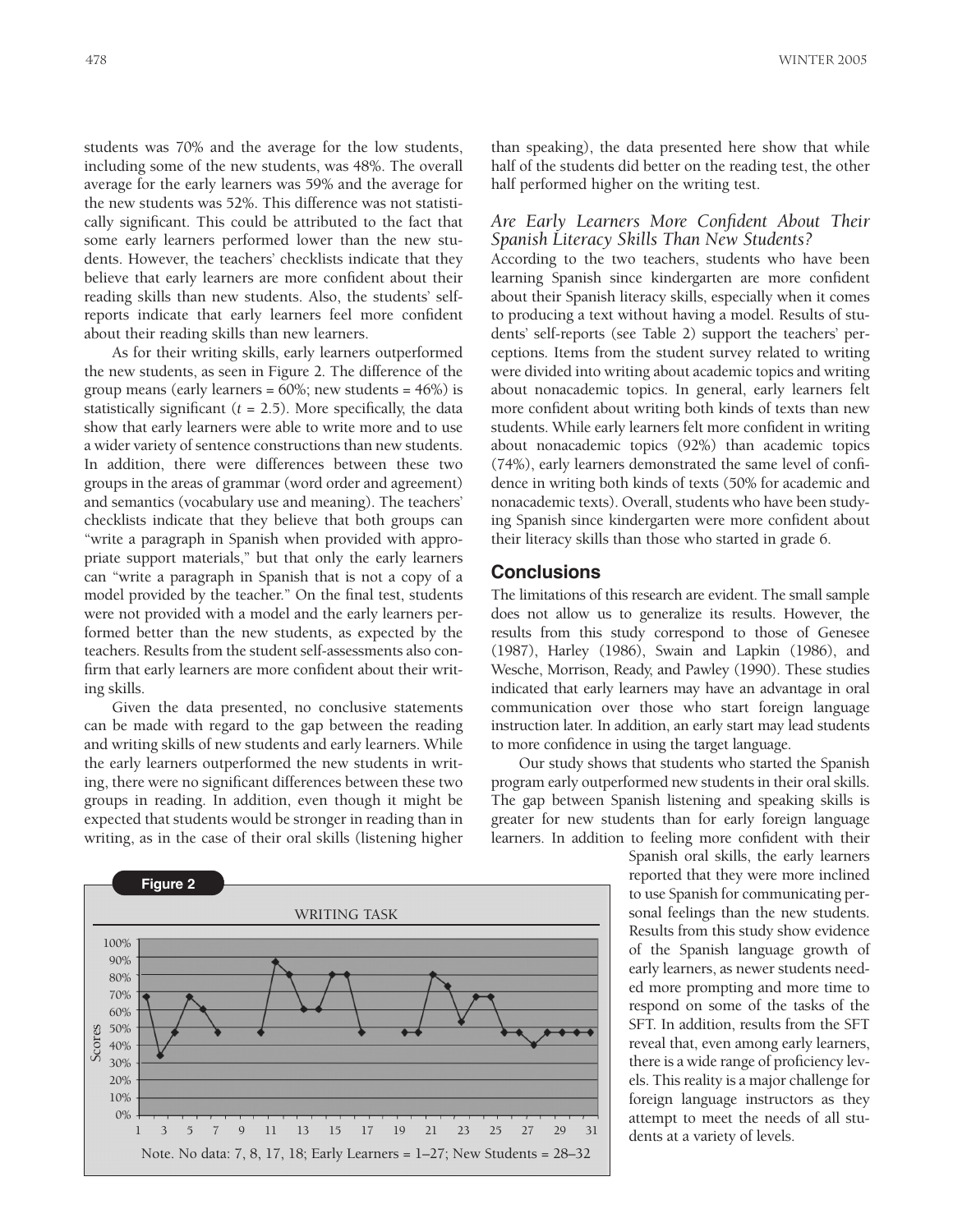With regard to literacy skills, the results from this study agree with Harley and Wang's findings (1997) in the sense that early learners outperformed newer ones not only in pronunciation, but also in morphology and syntax. The early learners were able to write more and used more sophisticated language structures than the new students. Also, the early foreign language learners felt more confident about writing nonacademic texts than writing academic texts. This may be attributed to the fact that these students had been learning Spanish for 7 years and thus nonacademic topics were more familiar to them. The fact that new students reported the same level of confidence in writing academic and nonacademic texts could be attributed to their recent start in a program that contains a heavy emphasis on literacy.

With respect to reading skills, the results of the reading task indicate that there are no significant differences between the two groups, despite the differences reported by the teachers' checklists and students' self-assessments. The lack of consistency in the results with the writing and reading assessment may be attributable to a number of factors. First, the reading task may not have been a valid and reliable representation of all students' abilities. Second, the new students have three Spanish language support programs that they can take advantage of in this school district: (a) a 2 week summer program, (b) a "free-period" remedial program, and (c) the "*amigos* program," in which high school students tutor new students in the middle school. This support, as well as the organization of the remedial program, may enable new students to approach the same level of proficiency as that of the early foreign language learners in a briefer period of time. Third, the cognitive abilities of the new sixth grade students as well as cross-language transfer of reading skills may allow them to develop proficiency in the language rapidly, especially in reading and writing.

Perhaps the most important factor that may explain the apparent discrepancy in the reading results is the role of "locus of control" (Pierce, Swain, & Dough, 1999). In a reading task, control is not given to the student: The text is preselected; the level of difficulty is established, and the criteria for comprehension have been previously decided. Conversely, in a writing task, the control of the production resides with the learner. The language selected and used for

production is largely controlled by the learners' abilities. As the writing task was open-ended (a picture prompt), the learners had much more control of the task and thus more opportunity to display what they knew rather than what they did not know. In short, there are a number of variables that may explain the inconsistency with the reading skills task results. It is our intention to further explore this matter in future studies, examining the role of locus of control and the impact of instruction on the development of the foreign language learners' literacy.

In summary, the findings of this study shows that beginning foreign language instruction at an early age may be advantageous for developing students' oral skills and their confidence in using the target language. Results also indicate that an early start is beneficial to students' writing development. Despite the small number of participants in the present study, the findings corroborate previous studies that highlight the effectiveness and advantage of early foreign language instruction.

## **Acknowledgments**

We would like to thank Dick Tucker, Richard Donato, and Heather Hendry for their insightful comments on earlier drafts and Stephanie Maietta for designing the written tests. We also owe a great debt of gratitude to Carol, Joe, Gretchen, Gina, Carole, Natalie, Elizabeth, Melissa and Meghan, who kindly collaborated in gathering the data for this study.

#### **References**

Bennett, S. N. (1975). Weighing the evidence: A review of "Primary French in the balance." *British Journal of Educational Psychology, 45,* 337–40.

Bongaerts, T., Mennen, S., & Van der Slik, F. (2000). Authenticity of pronunciation in naturalistic second language acquisition: The case of very advanced late learners of Dutch as a second language. *Studia Linguistica, 54,* 298–308.

Bongaerts, T., van Summeren, C., Planken, B., & Schils, E. (1997). Age and ultimate attainment in the pronunciation of a foreign language. *Studies in Second Language Acquisition, 19*, 447–65.

| STUDENTS' SELF-REPORTED AVERAGE LITERACY SKILLS |                        |                             |        |  |
|-------------------------------------------------|------------------------|-----------------------------|--------|--|
|                                                 | Early Learners<br>(% ) | <b>New Students</b><br>(% ) |        |  |
| Reading comprehension                           | 82                     | 35                          | $3.7*$ |  |
| Writing of nonacademic texts                    | 92                     | 50                          | $4.1*$ |  |
| Writing of academic texts                       | 74                     | 50                          | 1.3    |  |
| Total                                           | 66                     | 42                          | $3.7*$ |  |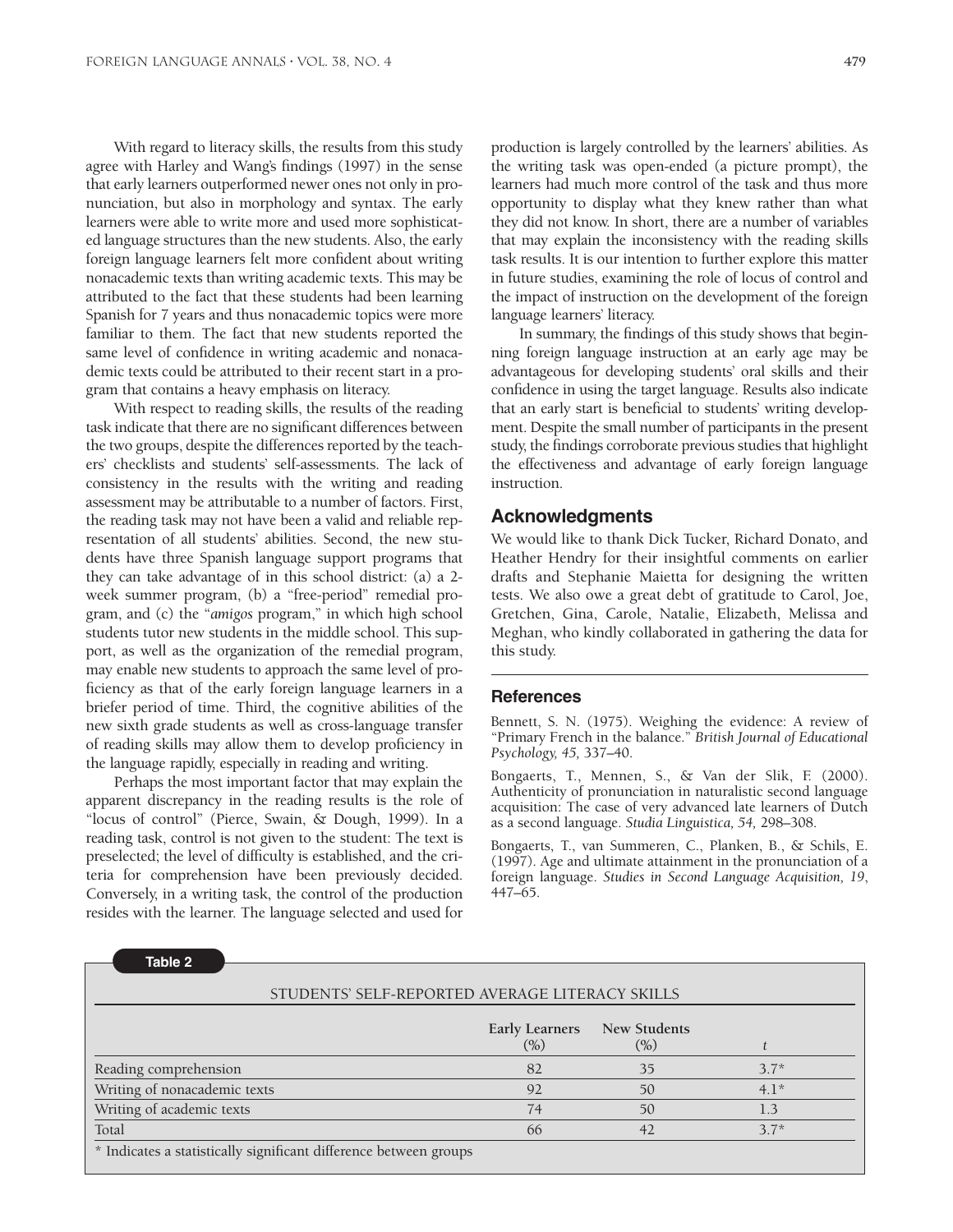Burstall, C., Jamieson, M., Cohen, S., & Hargreaves, M. (1974). *Primary French in the balance.* Windsor: National Foundation for Educational Research.

Cummins, J. (1981). The role of primary language development in promoting educational success for language minority students. In *Schooling and language minority students: A theoretical framework* (pp. 3–49). Los Angeles: Evaluation, Dissemination and Assessment Center, California State University, Los Angeles.

Cummins, J., & Swain, M. (1986). *Bilingualism in education.* New York: Longman.

Curtain, H. A., & Pesola, C. A. (1994). *Language and children—Making the match: Foreign language instruction in the elementary school.* Reading, MA: Addison-Wesley.

DeKeyser, R. M. (2000). The robustness of critical period effects in second language acquisition. *Studies in Second Language Acquisition, 22,* 499–533.

Flege, J. (1999). Age of learning and second language speech. In D. Birdsong (Ed.), *Second language acquisition and the critical period hypothesis* (pp. 101–131). Mahwah, NJ: Lawrence Erlbaum.

Genesee, F. (1987). *Learning through two languages: Studies on immersion and bilingual education.* Cambridge, MA: Newbury House.

Harley, B. (1986). *Age in second language acquisition.* Clevedon, UK: Multilingual Matters.

Harley, B. (1998). The outcomes of early and later language learning. In M. Met (Ed.) *Critical issues in early second language learning. Building for our children's future* (pp. 26–31). Glenview, IL: Scott Foresman-Addison Wesley.

Harley, B., & Hart, D. (1997). Language aptitude and second language proficiency in classroom learners of different starting age. *Studies in Second Language Acquisition, 19,* 379–400.

Harley, B., & Wang, W. (1997). The critical period hypothesis: Where are we now? In A. M. B. de Groot & J. F. Kroll (Eds.) *Tutorials in bilingualism: Psycholinguistic perspectives.* (pp. 26–31)*.* Hillsdale, NJ: Lawrence Erlbaum.

Ioup, G., Boustagui, E., Tigi, M., & Moselle, M. (1994). Reexamining the critical period hypothesis: A case of successful adult SLA in a naturalistic environment. *Studies in Second Language Acquisition, 16,* 73–98.

Krashen, S. D., Long, M. A., & Scarcella, R. C. (1979). *Age, rate and eventual attainment in second language acquisition. TESOL Quarterly, 13,* 573–82.

Lambert, W., & MacNamara, J. (1969). Some intellectual consequences of following first-grade curriculum in a foreign language. *Journal of Educational Psychology, 60,* 69–86.

Lambert, W., & Tucker G. R. (1972). *Bilingual education of children.* Rowley, MA: Newbury House.

Lapkin, S., Swain, M., & Shapson, S. (1990). French immersion research agenda for the '90s. *Canadian Modern Language Review, 46,* 638–74.

Marinova-Todd, S. H., Marshall, D. B., & Snow, C. E. (2000). Three misconceptions about age and L2 learning. *TESOL Quarterly, 34,* 9–34.

Moyer, A. (1999). Ultimate attainment in L2 phonology: The critical factors of age, motivation and instruction. *Studies in Second Language Acquisition, 21,* 81–108.

National Standards in Foreign Language Education Project (1996). *Standards for foreign language learning: Preparing for the 21st century.* Yonkers, NY: Author.

Oller, J. W., & Nagato, N. (1974). The long-term effect of FLES: An experiment. *Modern Language Journal, 58,* 15–9.

Palmen, M.-J., Bongaerts, T., & Schils, E. (1997). L'authenticité de la prononciation dans l'acquisition d'une langage étrangère au-delà de la période critique: Des apprenants néerlandais parvenus à un niveau trés avancé en français. *Acquisition et interaction en langage etrangère, 9,* 173–91.

Pierce, B., Swain, M., & Dough, H. (1999). Self-assessment, French immersion, and locus of control. *Applied Linguistics, 14*(1), 24–41.

Pufahl, I., Rhodes, N., & Christian, D. (2000). *Foreign language teaching: What the United States can learn from other countries.* Washington, DC: Center for Applied Linguistics.

Rafferty, E. (1986). *Second language study and basic skills in Louisiana.* Baton Rouge, LA: Louisiana Department of Education.

Scovel, T. (1988). *A time to speak: A psycholinguistic inquiry into the critical period for human speech.* Rowley, MA: Newbury House.

Singleton, D. (2001). Age and second language acquisition. *Annual Review of Applied Linguistics, 21,* 77–89.

Stern, H. (1976). Optimal age: Myth or reality? *Canadian Modern Language Review, 32,* 283–94.

Swain, M. (1984). A review of immersion education in Canada: Research and evaluation studies. In *Studies on immersion education: A collection for United States educators* (pp. 87–112). Sacramento: California State Department of Education.

Swain, M., & Lapkin, S. (1986). Immersion French in secondary schools: The "goods" and the "bads." *Contact, 5,* 2–9.

Tucker, G. R., Donato, R., & Murday, K. (2001). The genesis of a district-wide Spanish FLES program. In R. L. Cooper, E. Shohamy & J. Walters (Eds.), *New perspectives and issues in educational language policy. In honour of Bernard Dov Spolsky* (pp. 235–259). Amsterdam/Philadelphia: John Benjamins.

Wesche, M. B., Morrison, F., Ready D., & Pawley, C. (1990). French immersion: Post-secondary consequences for individuals and universities. *Canadian Modern Language Review, 46,* 430–51.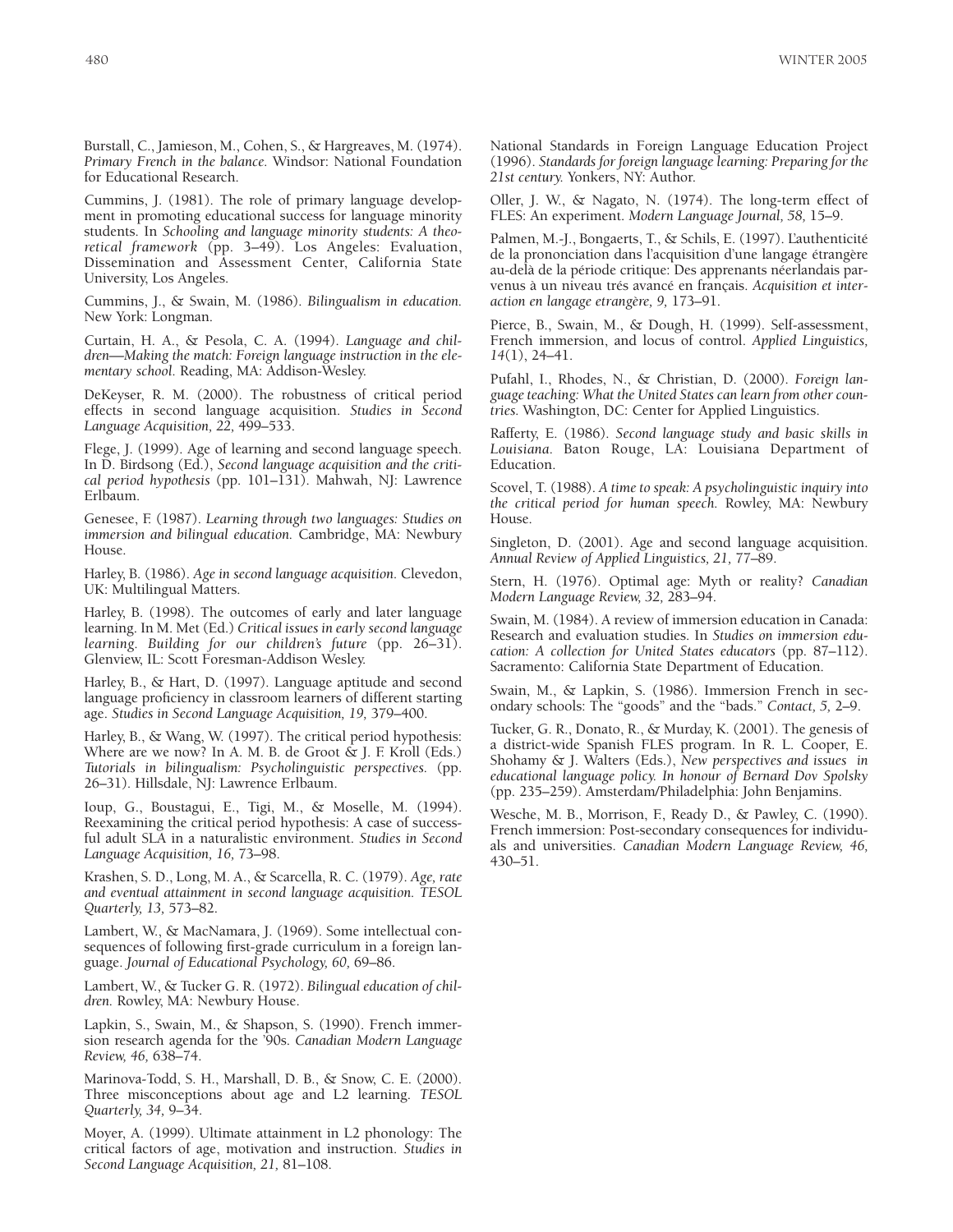# **Appendix**

*Second Oral Task Protocol*

T: Tell me everything you can about this picture.

ELL1: *Cinco personas en el dibujo/ dos chicos en el dibujo y tres chicas en el dibujo/ una televisión en el dibujo/ uno un computadora en el dibujo/ tres dormitorios en el dibujo* [five people in the picture/ two boys in the picture and three girls in the picture/ one TV in the picture/ one computer in the picture/ three bedrooms in the picture]

T: *¿Qué hacen las personas?* [What are the people doing?]

ELL1: *El chica hablar por teléfono/ un chica leer/ ocho dibujos en el dibujo* [the girl talk on the phone/ one girl read/ eight pictures in the picture]

ELL1: *Mucho libros* . . . [much books]

T: *¿Qué colores hay?* [What are the colors?]

ELL1: *Café/ azul/ montañas* [brown, blue, mountains]

T: *¿Cuántas personas hay en tu familia?* [How many people are in your family?]

ELL1: *Cinco personas en mi familia/ tres chicas en mi familia/ no animales* [five people in my family/ three girls in my family/ no animals]

T: *¿Tienes preguntas para mí?*[Do you have any questions for me?]

ELL1: *¿Cuántas personas en tu familia? ¿Cuánto chicos en tu familia? ¿Cuánto chicas en tu familia? ¿Cuánto animales en tu familia?* [How many people in your family? How much boys in your family? How much girls in your family? How much animals in your family?]

T: Let's look at this picture. Please tell me anything you want about this picture.

ELL1: *La energía solar o energía carbón es peor que el energía eólica porque no renovable/ hace energía solar/ energía petróleo es mejor que energía solar porque es no renovable* [solar energy or coal energy is worse than the energy from the wind because not renewable/ there is solar energy/ energy from oil is better than solar energy because is not renewable]

T: *¿La energía solar no es renovable?* [Solar energy is not renewable?]

ELL1: *Energía solar es renovable.* [Solar energy is renewable.]

T: *¿Qué más?* [What else?]

ELL1: *Energía eólica es renovable.* [Energy from the wind is renewable.]

T: *¿Tienes preguntas para mí?* [Do you have any questions for me?]

ELL1: *¿Qué tipo es tu favorito?* [What type is your favorite?]

T: Tell me about this picture.

ELL1: *Olmecas y romanos usan los el comercio.* [Olmecs and Romans use it the exchange.]

T: *¿Algo más?* [Anything else?]

ELL1: No.

T: *¡Muy bien!* [Very good!]

T: Tell me everything you can about this picture.

N1: *La chica usa la computadora/ la chica es leer/ la chica es hablar por teléfono/ la chica es euchar la música* [the girl uses the computer/ the girl is read/ the girl is talk on the phone/ the girl is listen to music]

T: *Dime sobre tu familia.* [Tell me about your family.]

N1: *Mi familia practicar deportes.* [My family do sports.]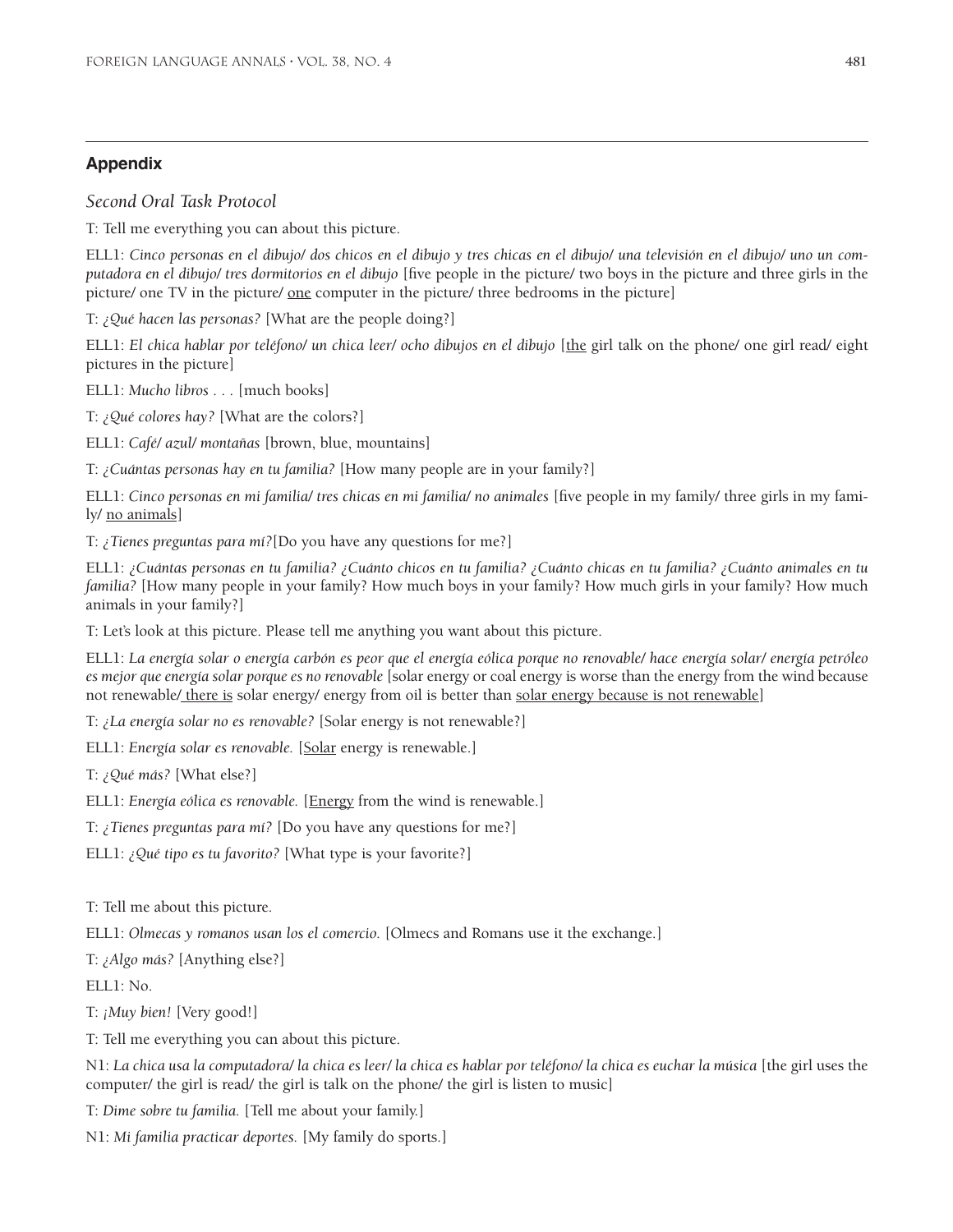- T: *¿Qué deporte?* [What sport?]
- N1: *El béisbol.* [Baseball.]
- T: *¿Tienes preguntas para mí?* [do you have any questions for me?]
- N1: *No preguntas.* [No questions.]

T: Tell me about this picture.

N1: *El petróleo es peor que la energía eólica porque es no renovable/ el petróleo, la energía eólica, y los árboles los árboles porque* help us breathe [the oil is worse than energy from the wind because it is not renewable/ the oil, the energy from the wind and the trees the trees because help us breathe]

T: Can you tell me about the Olmecs and the Romans?

N1: *Los romanos fueron los romanos niños fueron a los escuelas/ los olmecas estudiron las estrellas/ los romanos usaron los números romanos/ los romanos usaron la alfabeto romano/ los niños los olmecas niños aprendieron los padres* [the Romans went Roman children went to the schools/ the Olmecs studied the stars/ the Romans used Roman numbers/ the Romans used the Roman alphabet/ the children the Olmec children learned the parents]

T: *¿Algo más?* [Anything else?]

N1: No.

T: *¡Muy bien!* [Very good!]

T: Tell me everything you can about this picture.

N2: *La chica es usar el computadora*. [the girl is use the computer.]

T: *¿Qué más?* [What else?]

N2: *el chica es hablar on the telefon*. [The girl is talk on the phone.]

T: *¿Y el chico?* [And the boy?]

N2: *el chico es* watching *mira la television.* [The boy is watching watches TV.]

T: *¿Qué colores hay?* [What are the colors?]

N2: *verde, azul, gris and el blanco.* [green, blue, gray and the white]

T: *Dime sobre tu familia.* [Tell me about your family]

N2: *Mi madre.* [my mother.]

T: *¿Algo más?* [Anything else?]

N2: No.

T: *¿Tienes preguntas para mí?* [Do you have any questions for me?]

N2: No.

T: Tell me everything you can about this picture.

N2: *Energía solar es mejor que gas natural porque es renovable/ el petróleo es peor que el eólico porque es no renovable/ los árboles es muy muy grande* [solar energy is better than natural gas because it is renewable/ oil is worse than the wind because is not renewable/ the trees is very very big]

T: *¿Son importantes los árboles?* [Are trees important?]

N2: *Los árboles porque es* makes . . . [the trees because is makes]

T: *hacen* . . . [make]

N2: *hacen productos.* [make products.]